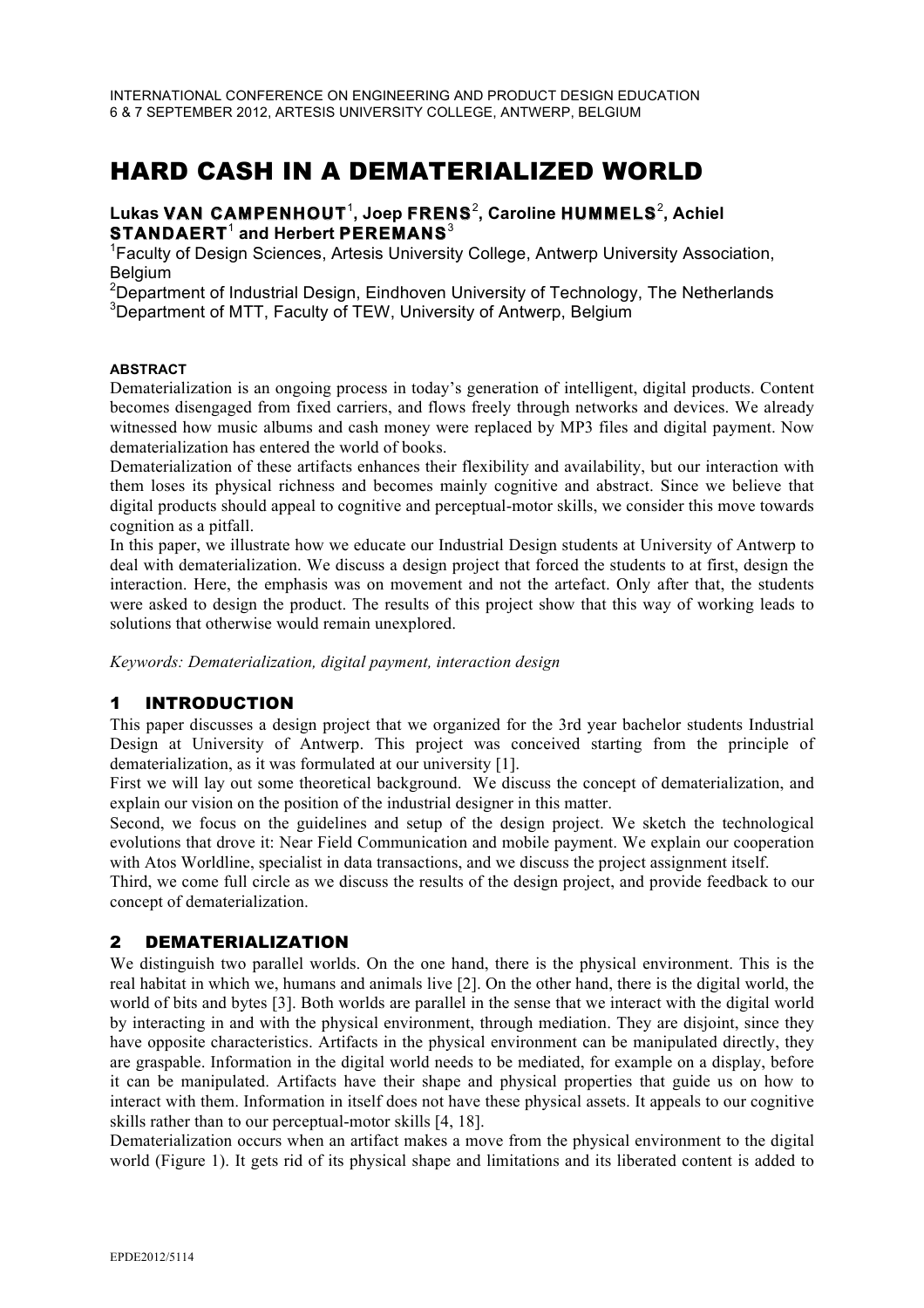the digital world. Examples of this phenomenon are manifold: music albums, photos and photo albums, maps, books and cash money are dematerializing.



*Figure 1. The process of dematerialization* 

Dematerialization happens for a reason. By dematerializing, artifacts are cut loose from their physical constraints and become intangible. Their content reaches virtually unlimited flexibility and availability [5]. The walkman allowed us to go for a walk with ten music albums (cassettes) in our pocket. An MP3 player does the same, but with 10.000 music albums.

On the other hand, we notice some pitfalls. Dematerialization causes artifacts to disappear. At the same time, the rich physical interaction that came with them, vanishes. Physical affordances, inherent feedback and feedforward cease to guide our interaction [6, 7]. As a consequence, the interaction process becomes less intuitive and more computer-like. The process of digital payment might be fast and accurate, it is also more abstract and less tangible than paying with coins and bills. We argue that dematerialization increases the cognitive character of our interaction with the products that surround us today. Since we believe that humans are not merely cognitive, but also action-driven beings [8, 9, 10, 17], we think that dematerialization may not proliferate freely. It should be guided by design [1].

# 3 DESIGN PROJECT: HARD CASH IN A DEMATERIALIZED WORLD

#### **3.1 Description of the project**

The aim of this design project was to reintroduce physical design to products that had dematerialized. Its context was digital payment and two technologies formed the basis in this assignment: Near Field Communication (NFC) [11] and mobile payment [12].

The students were asked to design a payment interaction between two persons, the vendor and the customer. To support the interaction, both had their own device:

- The customer had a smartphone with a payment application.
- The vendor had a payment terminal.
- Both products, smartphone and payment terminal, were to be designed by the students.

The twist of the assignment was in the way it took off. The students were asked to design a payment interaction, but without the idea of a product [13, 14, 15]. They had to capture these movements on film (later on referred to as "exploration movies"), and use them as an inspiration to design a set of products through which this interaction sequence was to be externalized. The central question was: how do you pay with money that is not physically there?

Since the focus was primarily on the interaction, we let the students act out their designs. Instead of merely sketching and CAD modelling, the students were asked to continuously realize and test their findings through real-live cardboard models, and this from the initial phase on.

#### **3.2 Atos Worldline**

Atos Worldline [16] is a European leader in hi-tech transactional services and is specialized in electronic payment. The engineers and designers of the technologies and products division were charmed by the starting point of our assignment. They granted us their cooperation. Together with our staff, they coached the students during the whole course of the project.

#### **3.3 Results**

#### *3.3.1 Exploration movies*

*3.3.1.1. Lio De Winde – Ornella Poponcini (Figure 2)* 

- 1. The vendor knocks on the door, which is opened by the customer.
- 2. The vendor hands over the bag with the goods.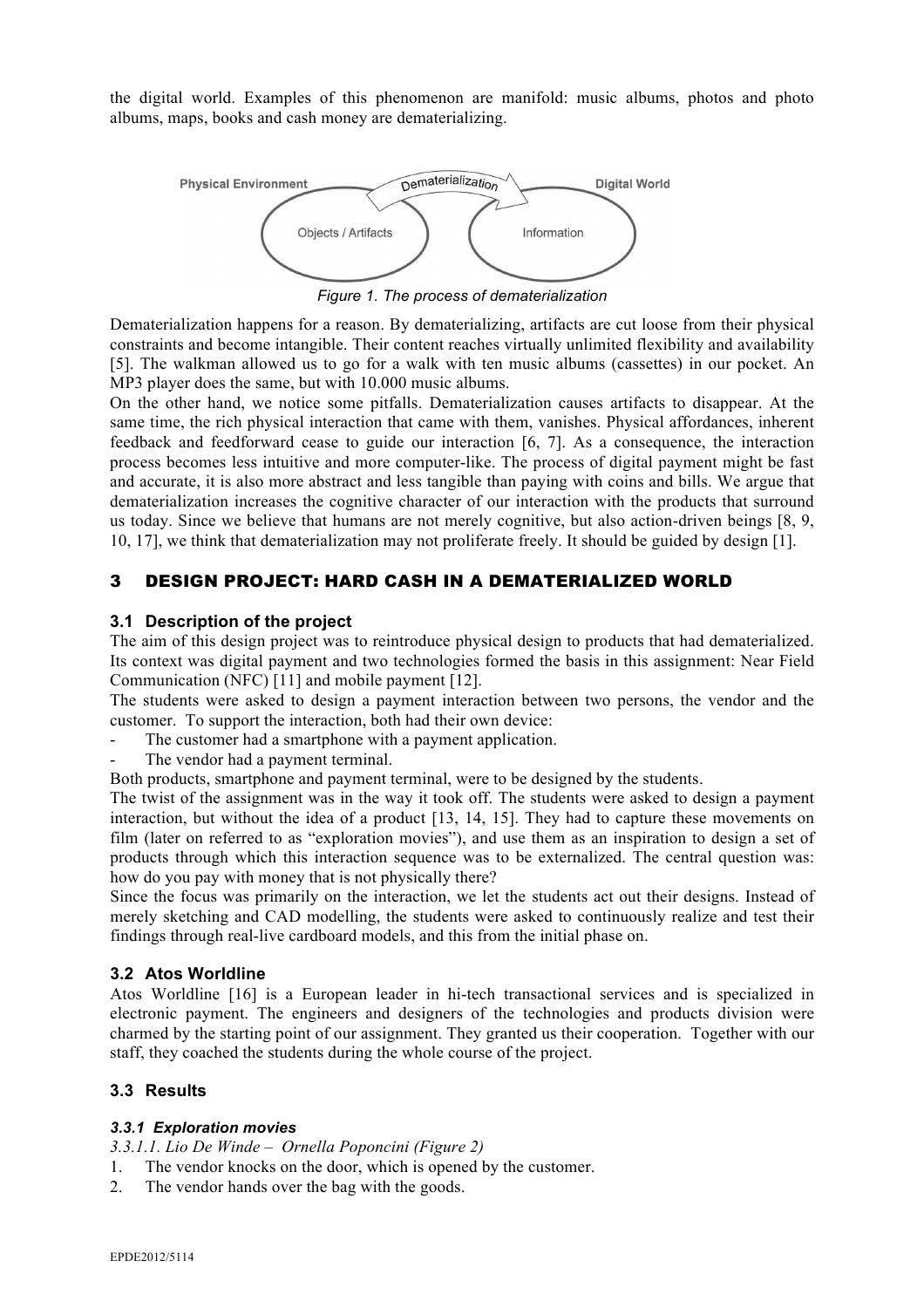- 3. The vendor shows her right wrist, around which she carries several red bracelets. She slides two of them forward, as an indication of the payment amount. At the same time she extends her right hand towards the customer, as to greet her.
- 4. The customer shakes hands with the vendor. She wears black bracelets around her arm. When the two hands meet, she uses them as a bridge to slide two black bracelets on the arm of the vendor.
- 5. The money transaction is completed. Vendor and customer separate.



*Figure 2. Exploration movie Lio De Winde – Ornella Poponcini*

*3.3.1.2 Davy Habiyaremye – Philippe Van Aerde (Figure 3)*

- 1. The vendor hands over the purchased good.
- 2. The vendor shows an empty, orange balloon.
- 3. The customer brings out a blown-up, green balloon, and attaches it to the empty one by means of a connection piece.
- 4. Air flows from one balloon into the other, until the latter reaches a size that satisfies the vendor.
- 5. Both balloons are separated, as the transaction is completed.



*Figure 3. Exploration movie Davy Habiyaremye – Philippe Van Aerde*

#### *3.3.1.3 Discussion*

Through acting out the payment interaction, the students encountered its different aspects, and reflected on them. We briefly discuss some of these aspects.

1. Spatial layout: As the payment transaction was to take place between two physically present persons, the virtual change in location of the money could be physicalized in a real movement from the customer towards the vendor. This movement has a direction, a distance and a pace. It defines the positions of both customer and vendor, and forms the baseline for the choreography of their mutual actions. In the first exploration movie, a bodily bridge is created over which the "money" can be transported. This bridge refers to the classical handshake, and was experienced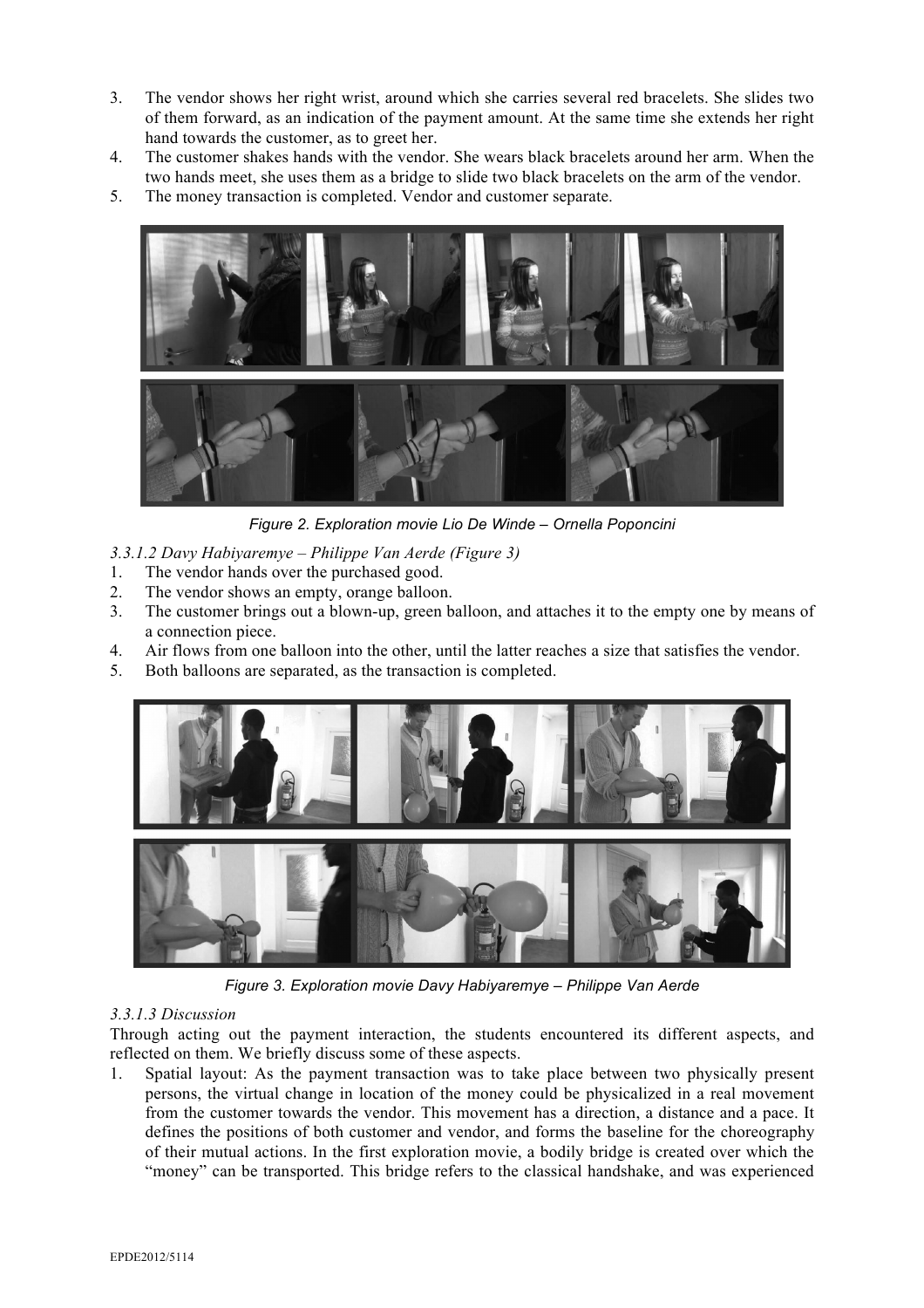by both actors as a friendly gesture. The moment of transaction is captivating and dramatic since the process takes time and physical effort. It ends up in a clear and logical result as the black bracelets changed owner.

- 2. Transparency: How is the payment amount communicated? What is the status of the customer's account before and after the transaction? The students explored other ways of communicating virtual data. They designed payment interactions that are clearer and more transparent than those we use today. The second exploration movie is appealing since it enhances the expressiveness of the money flow. The idea of using air as a metaphor for money results in a three dimensional volume that shrinks in favour of a second volume that grows.
- 3. Time: Current payment processes are driven by efficiency, and thus are designed to demand very little time. Our students discovered that, once they got rid of this time-efficiency, richer interaction rituals could be addressed. Some students even considered time as a variable parameter. The larger the payment amount, the longer it would take the system to process it. In both exploration movies, the interaction takes some time to be completed. This enhances its illustrative presence.

#### *3.3.2 Resulting concepts*

The project resulted in two products for each student group: a smartphone with a payment application and a payment terminal. We show two results.

*3.3.2.1 Gertjan Brienen – Collin Van Hest (Figure 4)*

- 1. The customer orders a beer. (The input of the payment amount fell out of the scope of this assignment.)
- 2. The vendor tilts the payment terminal towards the customer. Thus, the payment terminal is set in reception mode, and clearly displays the payment amount to the customer.
- 3. The customer takes his smartphone. This smartphone consists of two square elements (displays) and a metal shaft. One element is fixed on the shaft, and the other can rotate and translate on it. The customer rotates the latter element and slides it over the shaft next to the first element. The smartphone is transformed into a key or pipette. It is now in payment mode.
- 4. The customer inserts his smartphone into a hole in the payment terminal, and tilts the terminal back to vertical position by pushing his smartphone.
- 5. Once in vertical position, the smartphone's display shows a flow of light towards the payment terminal. The money is delivered.
- 6. The customer takes out his smartphone, and transforms it back into phone mode.





*Figure 4. Concept Gertjan Brienen – Collin Van Hest*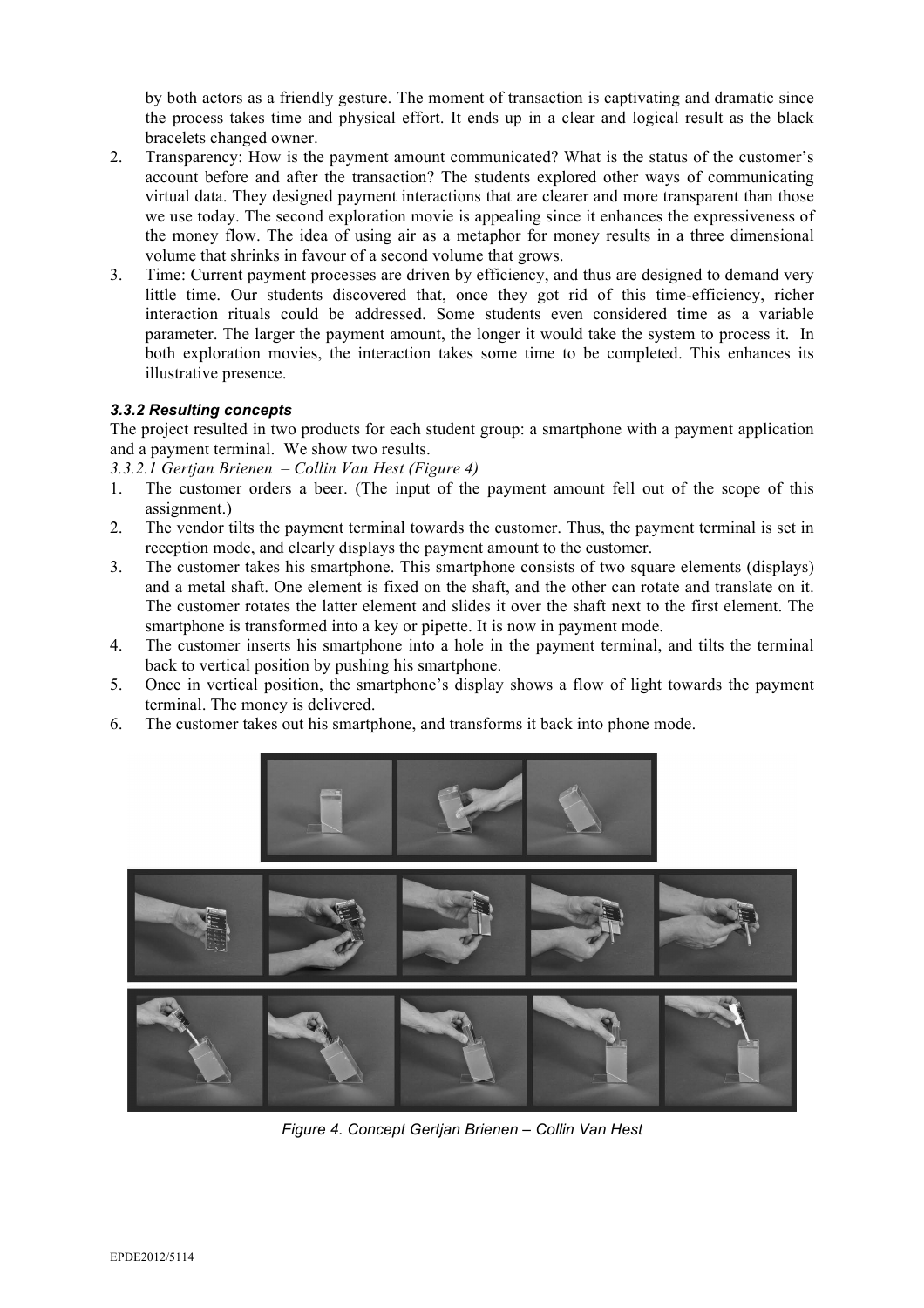#### *3.3.2.2 Wessel den Adel – Mark van der Schoot (Figure 5)*

- 1. The customer orders a beer.
- 2. The customer takes his smartphone, and slides out a drawer. On the drawer is a display, which shows the status of his account. He folds the drawer downwards. His smartphone is now in payment mode.
- 3. The vendor enters the order in the payment terminal. He pushes a button which causes the display of the payment terminal to tilt towards the customer. The payment terminal gets an overall shape of a hook. It is in reception mode.
- 4. The customer hooks his smartphone behind the display of the payment terminal and pulls it towards him. The display rotates back to horizontal position, and reveals the reduced amount on his bank account. The money is pulled out of the smartphone and the transaction is completed.
- 5. Both actors bring their devices back in neutral mode.



*Figure 5. Concept Wessel den Adel – Mark van der Schoot*

#### *3.3.2.3 Discussion*

The three topics we described in 3.3.1.3 were elaborated further and resulted in acceptable product concepts. How do these concepts cope with the pitfalls of dematerialization?

1. From cognition to action

The previously discussed spatial layout and the emphasis on rich physical movements offers a new payment process with a reduced cognitive character, and an enhanced perceptual-motor character [17]. The movements from actors and products contribute to illustrate a flow of matter from customer to vendor, and grant the process a higher level of intuitiveness.

Both devices are physically transformed to get in payment and reception mode. The transfer of the money asks for a precise cooperation between vendor and customer. Since they are urged to focus on it, both will experience the process more consciously.

2. Tangibility

The first concept makes use of displays, not only as carriers of information (feedback and feedforward [6]), but also as carriers of matter. In the first concept, the dematerialized money gets a tangible shape within the context of the smartphone. It temporarily materializes. Once the smartphone is inserted in the terminal, the money flows out of it, into the terminal. This flow is guided by meaningful user actions: inserting the smartphone in the payment terminal, tilting the terminal to let the money flow.

3. Designing for interaction

By approaching the payment interaction first as a physically rich process, and then designing the product to realize this process, we can prevent an impoverishment of interaction rituals due to